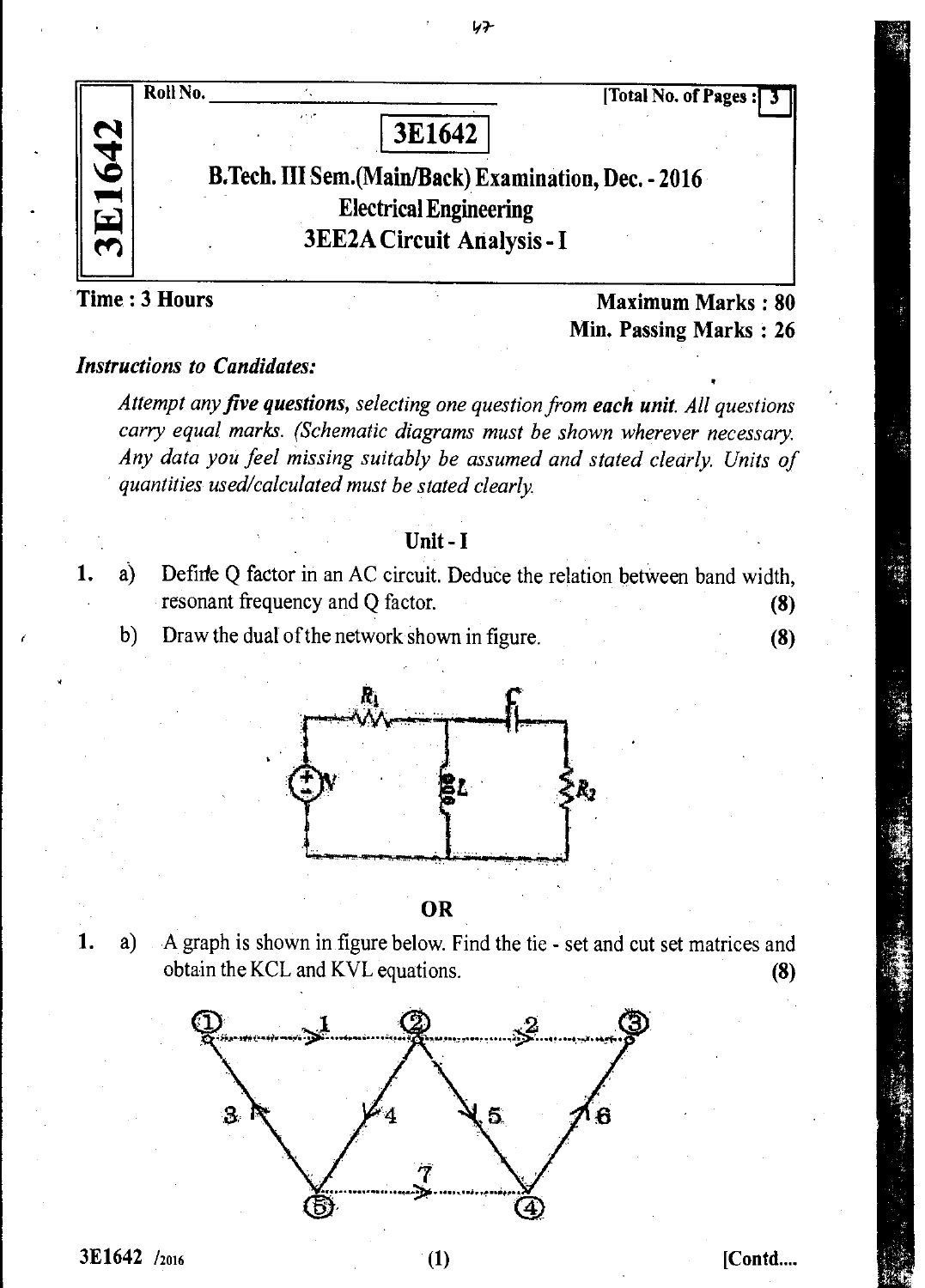- yď
- b) A 240-V, 100-Hz ac source is connected to a series RLC circuit consisting of a coil and variable capacitor. The coil has a resistance of  $55m\Omega$  and an inductance of 7mH. The capacitor is varied so as to achieve resonance. Determine (i) the value of the capacitance, (ii) the circuit quality factor, and (iii) the half - power frequencies. (8)

### Unit-II

2. a) Using Thevenin Theorem, find the current through the  $10-\Omega$  resistor. (8)



b) State gnd explain for Tellegen's theorem that the sum of power delivered to a closed network is zero. (8)

OR

- 2. a) State and explain for maximum power transfer theorem that power transfer from a d.c. source network to a resistive network is maximum when the internal resistance of the d.c. source network is equal to the load resistance.(8)
	- b) Explain the compensation theorem with its limitations. (8)

## Unit - III

- 3. a) A balanced, three phase load connected in delta draws a power of 10.4 kW at 200 Vat a power factor of 0.5 lead. Find the values of the circuit elements and the reactive voltamperes drawn. (8)
	- b) What do you mean by power triangle? Explain active, reactive and apparent power with example. (8)

# OR

- 3. a) Explain the neat circuit and phasor diagram, how the power and power factor of  $3-\phi$  system can be measured by means of two wattmeter method. (8)
	- b) Write down the relationship between line voltage and line current with phase voltage and phase current in star connected and delta connected circuits. (8)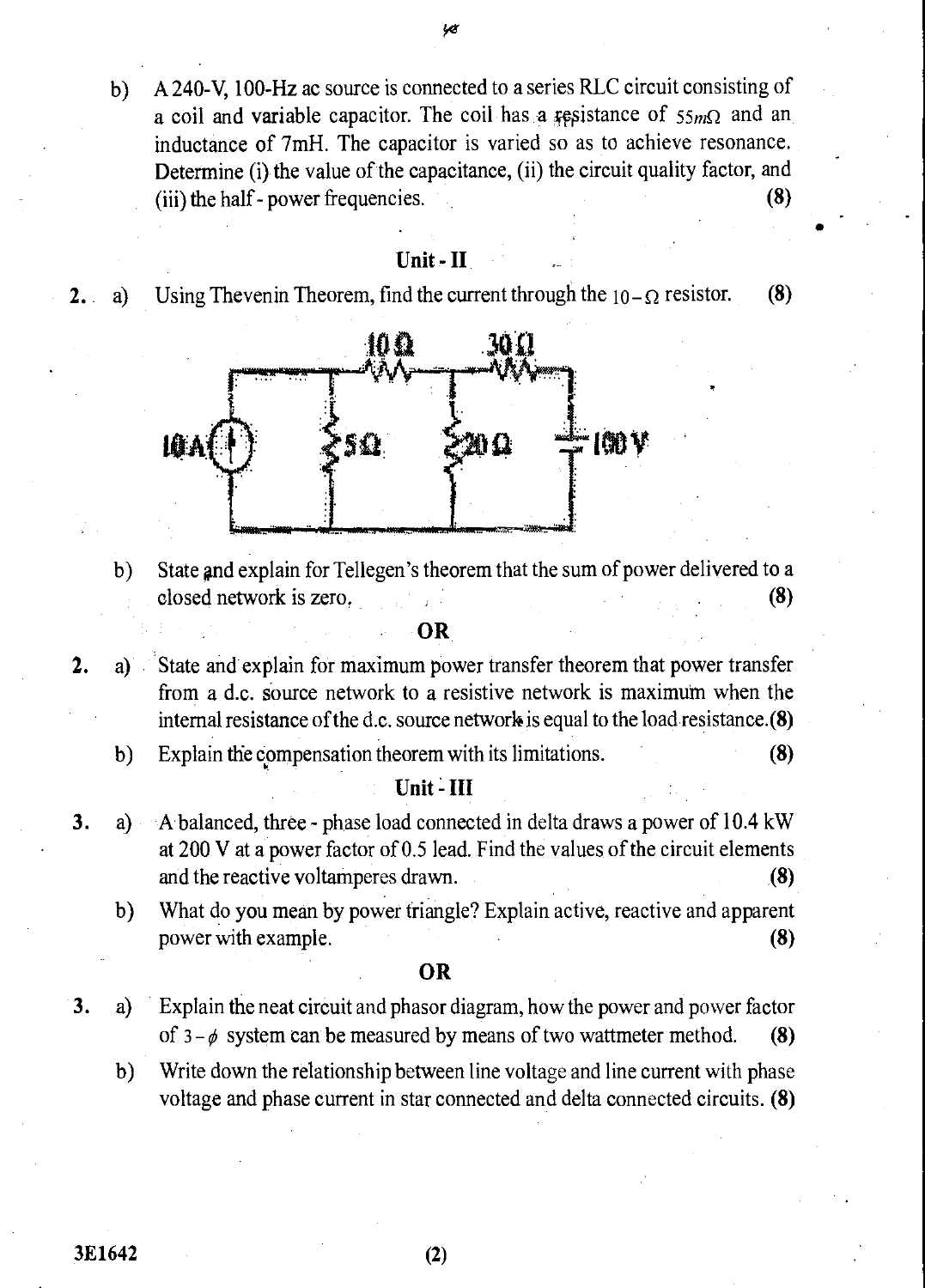#### Unit - IV

a) A square waveform is shown below. Obtain the Fourier series. **(8)** 



 $W_{\rm{2.2~GHz}}$ 

b) Derive the expression of power with Non - sinusoidal voltage and current.(8)

#### **OR**

4. a) Find the first few terms of Fourier series of the function given by

> $f(a) = 1$  for  $0 < a < \pi$  (8)  $f(a) = -1$  for  $\pi < \alpha < 2\pi$

b) Explain the different kinds of symmetry in non - sinusoidal waves. **(8)** 

# Unit - V

- 5. a) A 50 Hz, 400 V (peak value) sinusoidal voltage is applied at  $t = 0$  to a series R-L circuit having resistance  $5\Omega$  and inductance 0.2 H. Obtain an expression of current at any instant t. Calculate the value of the transient current 0.1 sec. after switching on. **(8) (8)** 
	- b) State and deduce initial value and final value theorems. **(8)**

# **OR**

- **5. a**) Explain the impulse response of series RC network. **(8)**<br> **b**) An impulse function is given by s(t-t.). Obtain its Laplace transform. **(8)** 
	- b) An impulse function is given by  $s(t-t)$ . Obtain its Laplace transform.



D.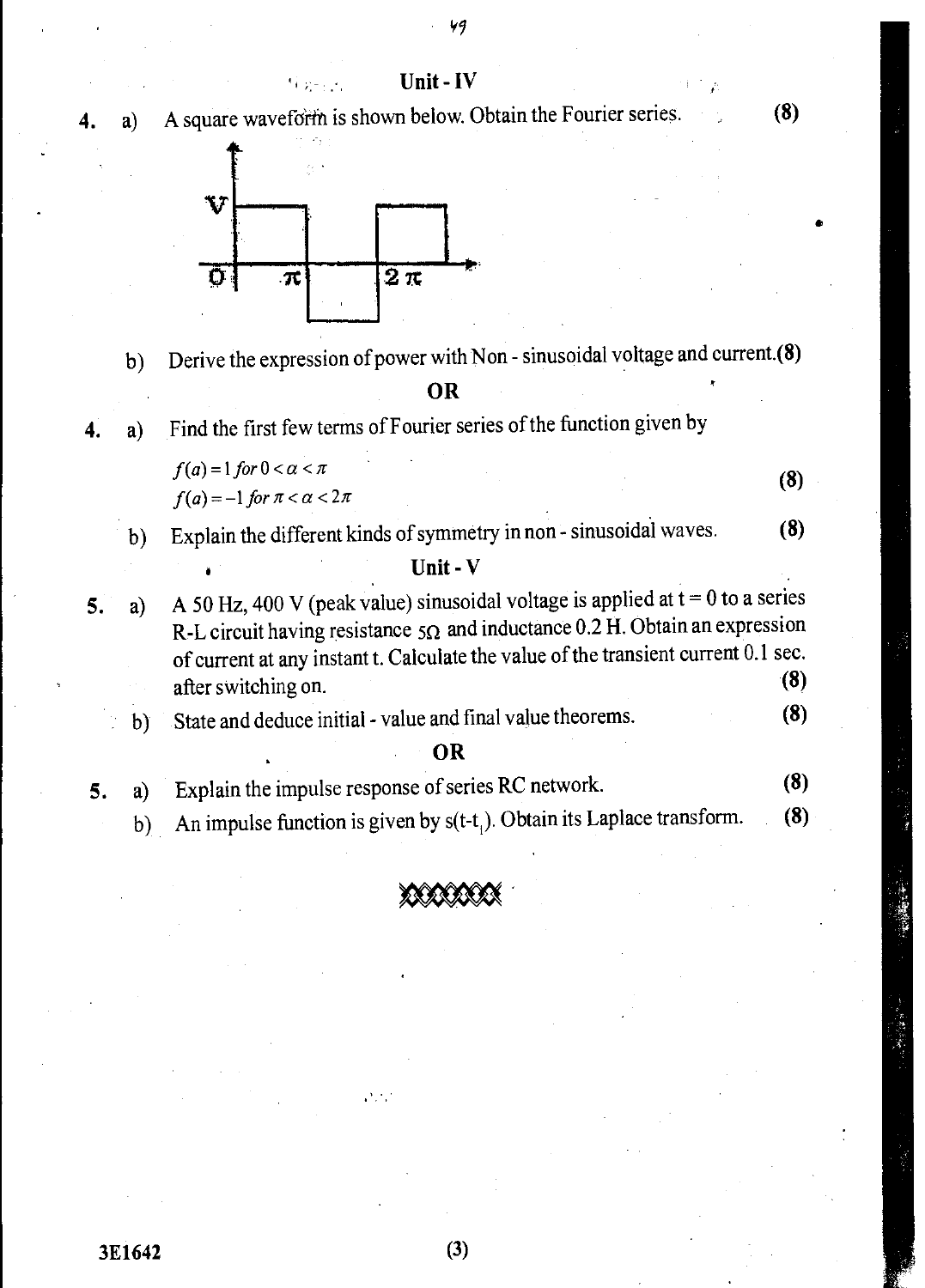

ST.

a. Magneto motive force

b. Magnetic field strength

c. Permeability

d. Reluctance  $(4 \times 4)$ 

#### **OR**

*1. a)* Give basic principle of electromechanical energy conversions. (8)

b) Explain the concept of energy balance and energy stored in magnetic field.

(8)

#### Unit - II

|  | 2. a) Explain Demagnetizing and cross magnetizing ampere turns in detail. (12) |  |
|--|--------------------------------------------------------------------------------|--|
|  |                                                                                |  |

b) Give various characteristics of shunt generators. (4)

#### **OR**

2. a) Explain Communication and armature reaction in DC generators. (12)

b) Give various characteristics of series generators. (4)

#### Unit - **III**

3. Give principals of D.C. motors also explain the concept of back emf end torque of motor in detail (16) motor in detail.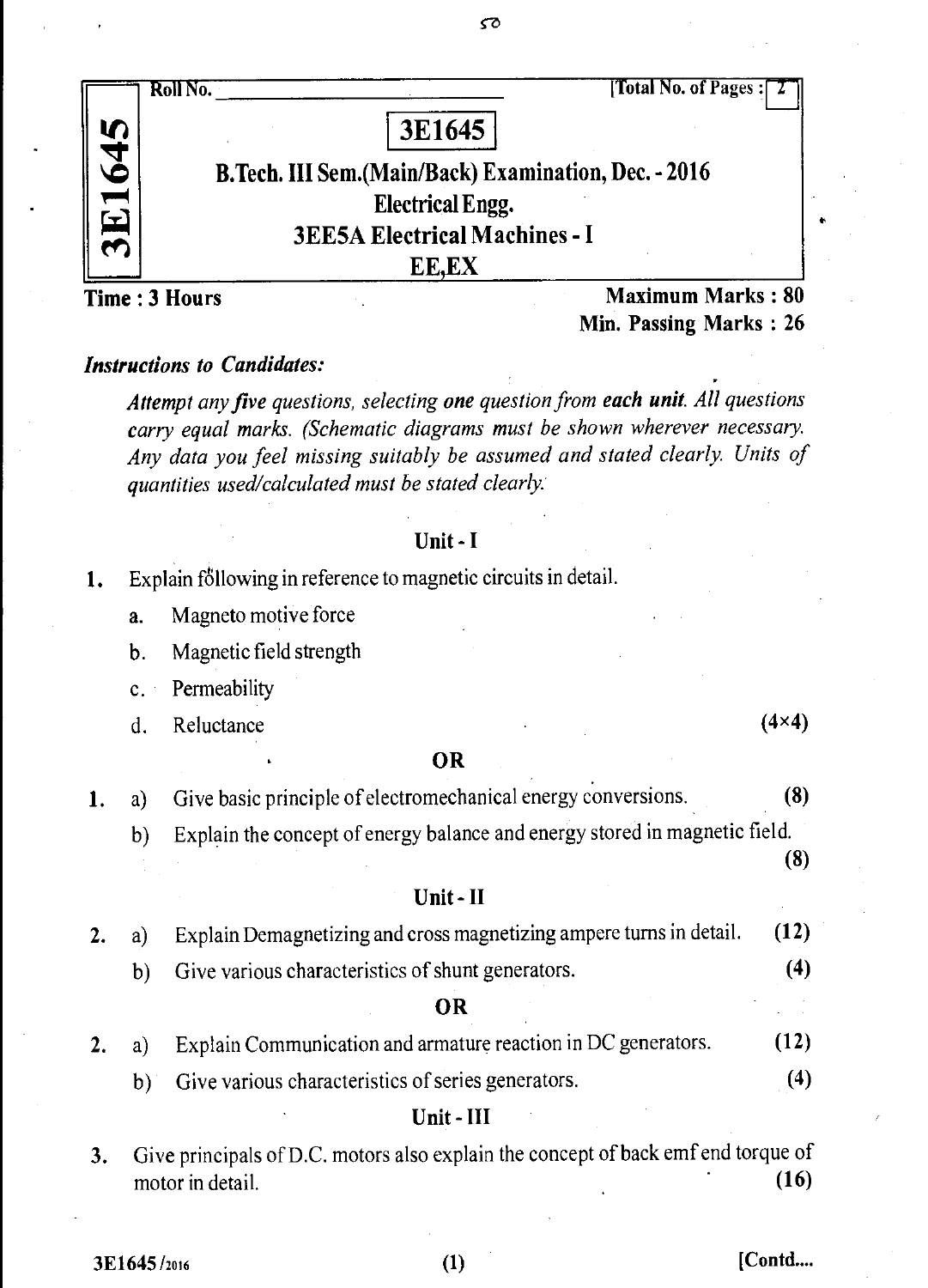$5<sup>t</sup>$ 

# **OR**

**3.** Give various methods for speed control in D.C. motors in detail. **(16)** 

# **Unit-IV**

- **4.** a) Explain the concept of no load and short circuit test in transformer in detail.(8)
	- b) Explain the process of finding efficiency of transformer by Semphis test. $(\delta)$

# **OR**

- **4.** Explain following in relevant to transformer
	- a. **Efficiency**
	- b. Condition for maximum efficiency
	- c. All day efficiency
	- d. Welding transformer **(4x4) (4x4)**

## **Unit - V**

| 5. | Explain in detail the double star connection for obtaining 6 - phas supply<br>$a$ )<br>from 3 - phase supply. |                                                           | (10) |  |
|----|---------------------------------------------------------------------------------------------------------------|-----------------------------------------------------------|------|--|
|    | b)                                                                                                            | Explain open delta connections for polyphase transformer. | (6)  |  |
|    |                                                                                                               | OR                                                        |      |  |
| 5. |                                                                                                               | Write short notes on :                                    |      |  |
|    | a.                                                                                                            | Three winding transformers                                | (8)  |  |
|    | b.                                                                                                            | Switching currents in transformers                        | (8)  |  |



3E1645 (2)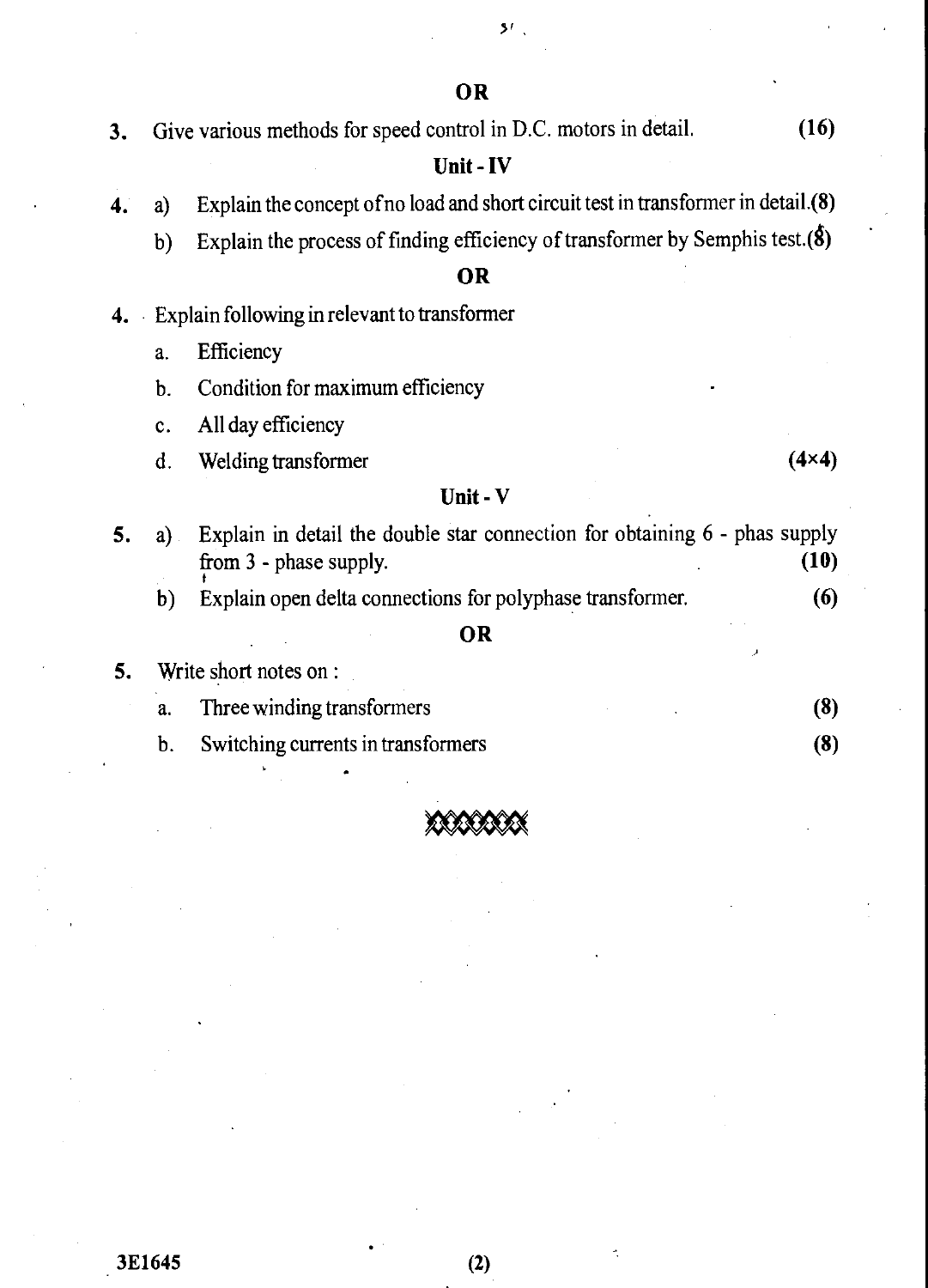

 $52-$ 

Min. Passing Marks : 26

# *Instructions to Candidates:*

*Attempt any five questions, selecting one question from each unit. All questions carry equal marks. (Schematic diagrams must be shown wherever necessary. Any data you feel missing suitably be assumed and stated clearly. Units of quantities used/calculated must be stated clearly.* 

#### Unit - I

- 1. a) Show that the function  $2te^{t^2} \cos(e^{t^2})$  is not of exponential order. however its Laplace transform exists. (6)
	- b) Find the Laplace transform of  $sin(\sqrt{t})$ . (4)
	- c) The integro differential equation governing the flow current i(t) in an RC circuit is given by  $Ri(t) - \frac{1}{C}\int_0^t i(u)du = E(t)$ .

If initially at t = 0 there is no current and  $E(t) = v[u_1(t) - u_2(t)]$ . v constant, find the current  $i(t)$ , using Laplace transform. (6)

OR

1. a) Using convolution theorem evaluate if 
$$
f(t) = e^{-t} - \int_0^t \cos(t-\tau) f(\tau) d\tau
$$
. (8)

b) Using Laplace transform, find the solution of the initial value problem. (8)

$$
x\frac{\partial u}{\partial x} + \frac{\partial u}{\partial x} = xt.u(x,0) = 0, u(0,t) = 1
$$

#### Unit - II

 $[0, -\pi < x < 0]$ 2. a) Find the Fourier series of  $f(x) = \begin{cases} 0 & n \leq x < \pi \\ x^2, & 0 \leq x < \pi \end{cases}$ Hence show that

$$
\frac{\pi^2}{6} = 1 + \frac{1}{2^2} + \frac{1}{3^2} + \dots \tag{8}
$$

 $3E1646 /_{2016}$  [Contd....

•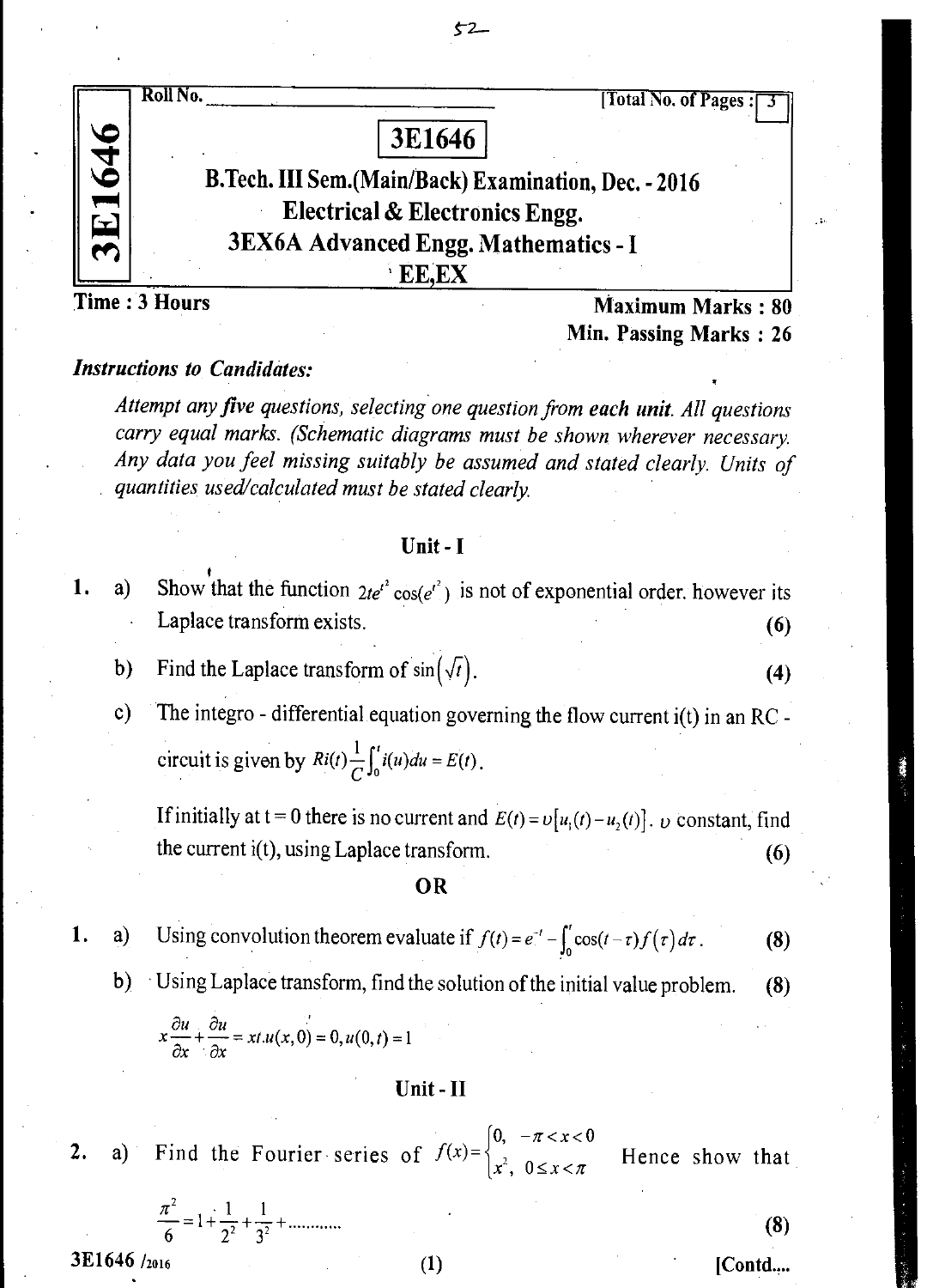b) Obtain the expansion for y from the following table up to the first harmonic:  
\nx: 0 1 2 3 4 5  
\ny: 9 18 24 28 26 20 (8)  
\n**OR**  
\n2. a) If 
$$
Z(u_n) = \frac{2z^2 + 3z + 4}{(z-3)^3}
$$
, show that  $u_1 = 2$ ,  $u_2 = 21$ ,  $u_3 = 139$  (6)  
\n $\frac{1}{y_{n+2}} + 5y_{n+1} + 4y_n = 2^n$ . given that  $y_0 = 1$ ,  $y_1 = -4$ .  
\nc) Find  $Z^{-1} \{(z-5)^{-3}\}$ . Determine the region of convergence.  
\n $Untt - III$   
\n3. a) Find the Fourier transform of  $f(x) = e^{-ax^2}$ ,  $a > 0$  (4)  
\nb) Find inverse Fourier cosine transform of  $F_c(\omega) = \begin{cases} 1-\omega, \omega \le 1 \\ 0, \omega > 1 \end{cases}$  (4)  
\nc) Solve the heat equation:  $k \frac{\partial^2 u}{\partial x^2} = \frac{\partial u}{\partial t} - \omega < x < \infty$ ,  $t > 0$  when  
\n $u(x, t) = 0$  at  $x = \pm \infty$ ;  $\frac{\partial u}{\partial x} = 0$  at  $x = \pm \infty$  and  $u(x, 0) = 1, -\infty < x < \infty$  (8)  
\n $\therefore$  OR  
\n3. a) Find inverse Fourier sine transform of  $F_c(\omega) = \frac{1}{\sqrt{\omega}}$ ,  $\omega > 0$  (4)  
\nb) Find the Fourier transform of the function  
\n $f(t) = \begin{cases} -(1+t), -1 \le t < 0, \\ t = 1, \quad 0 < t \le 1, \\ 0, \quad |t| > 1, \end{cases}$  (4)  
\nc) Use Fourier transform to solve  $\frac{\partial^2 u}{\partial x^2} = 2 \frac{\partial u}{\partial t}$ ,  $x > 0$ ,  $t > 0$ , subject to  $u_x(0, t) = 0$ ,  
\n $u(x, 0) = e^{-x}$  and  $u(x, t)$  is bounded. (8)

دد

 $\sum_{i=1}^{n}$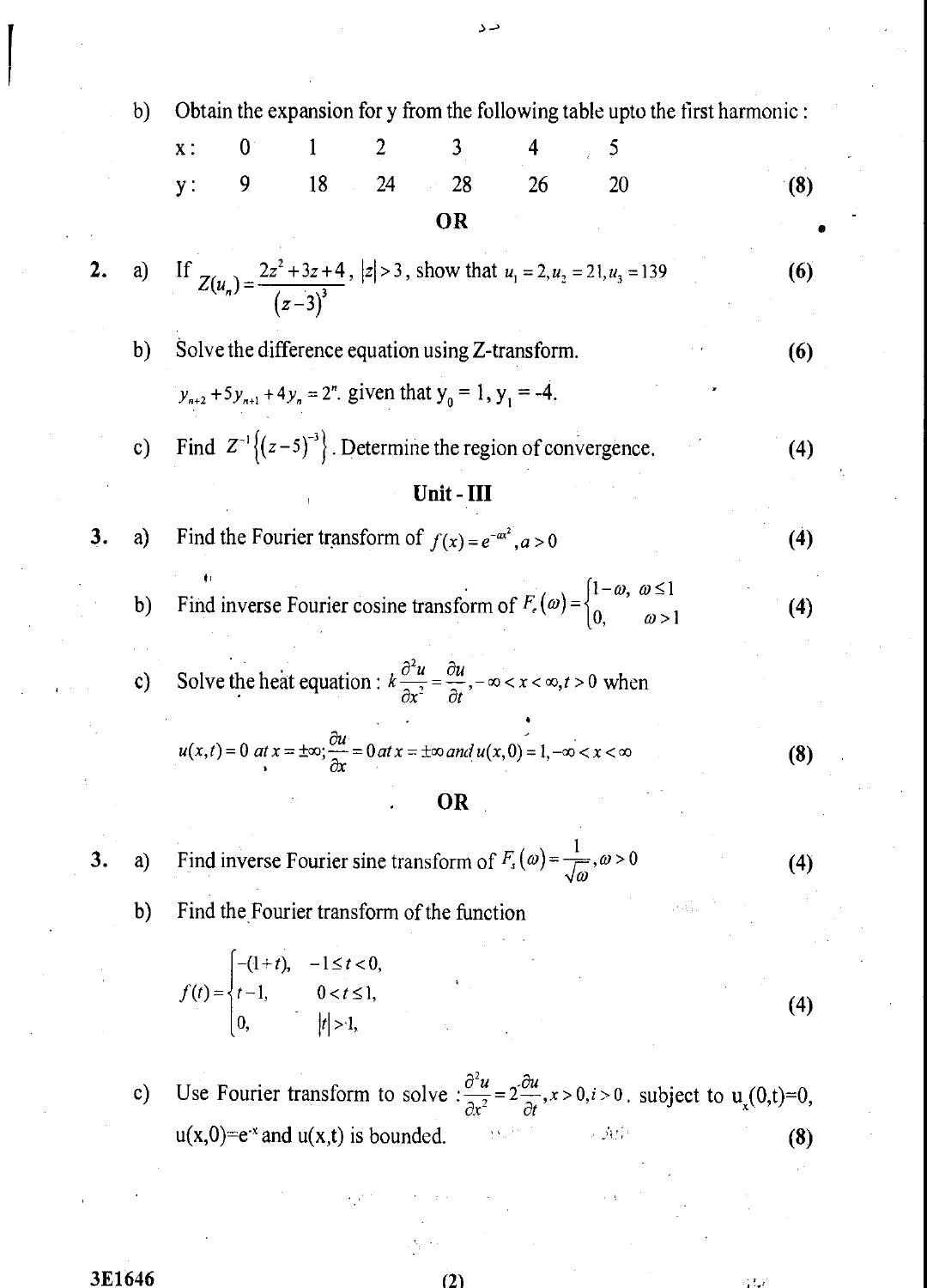# Unit - IV

- a) If  $f(z) = u + iv$  is analytic and  $u v = e^x(\cos y \sin y)$ , find the function f(z) in terms of z.  $\sim$  (6)
	- b) Find the bilinear transformation which maps the points  $z = 1, i, -1$  into the  $\bullet$ points  $w = i, 0, -i$ . (6)

54

c) If C is the curve given by  $y = x^3 - 3x^2 + 4x - 1$  joining the points (1,1) and (2,3), evaluate  $\int (12z^2 - 4iz) dz$  (4)

### OR

4. a) Find an analytic function  $f(z)$  such that  $Re[f'(z)] = 3x^2 - 4y - 3y^2$  *and*  $f(1+i) = 0$ 

b) Find the values of the constants a,b,c,d such that the function  $f(z) = x^2 + axy + by^2 + i(cx^2 + dxy + y^2)$ (6)

(6)

Let C be the rectangle with vertices at the points  $z = 0$ ,  $z = 3$ ,  $z = 3+2i$  and

 $z = 2i$  with positive orientation. Evaluate the integral *dz* \_  $\frac{1}{(z-2-i)^n}$  for integer values of n.  $(4)$ 

#### Unit - V

- 
- 5. a) Find the residues of the following function at their poles :

$$
\frac{z^2+4}{(z^3+2z^2+2z)}
$$
 (6)

b) Expand 
$$
f(z) = \frac{1}{z^2 - 3z + 2}
$$
 in at Laurent series for  $1 < |z| < 2$ . (5)

c) Show that  $\int_0^{\infty} \frac{1}{x^4 + 1} dx$ . (5)

#### OR

5. a) Evaluate  $\oint z^3 e^{-\frac{1}{2}} dz$  taken counter - clockwise around the circle C :  $|z-1|=4$ . (5) b) Find the value of  $\int_0^x \sin^4 \theta d\theta$  (6) c) Expand  $f(z) = \frac{1}{(z+1)(z+3)}$  in a Laurent series for  $1 < |z| < 3$ . (5)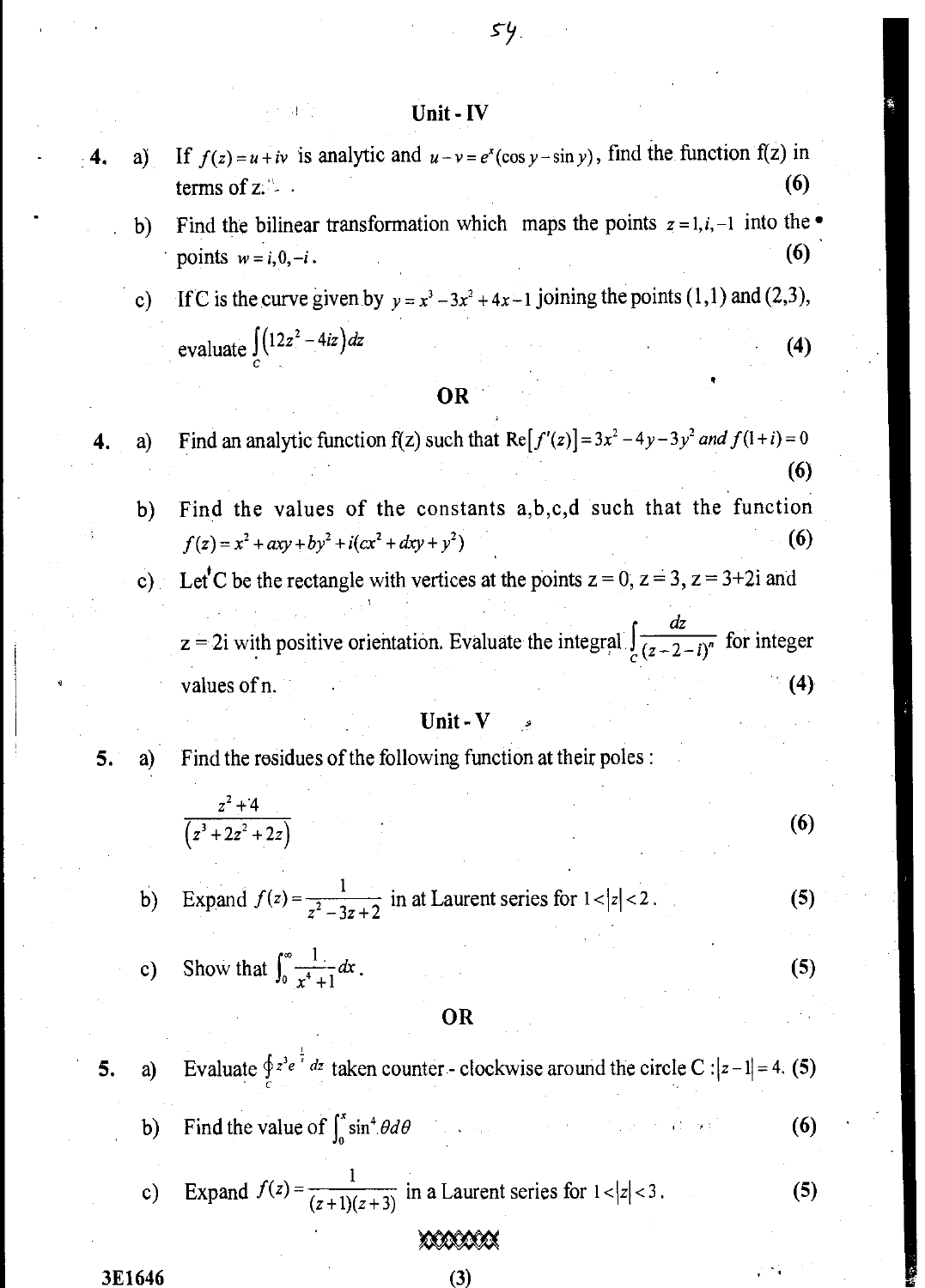| Roll No.<br>[Total No. of Pages:]                |
|--------------------------------------------------|
| 3E1471                                           |
| B.Tech. III Sem. (Back) Examination, Dec. - 2016 |
| <b>Electronic Ins. &amp; Control Engineering</b> |
| <b>3EI4(O) Electrical Measurements</b>           |
|                                                  |

 $55$ 

**Time : 3 Hours Maximum Marks : 80 Min. Passing Marks : 26** 

# *Instructions to Candidates:*

 $\mathbf{h}$ 

*Attempt any five questions, selecting one question from each unit. All questions carry equal marks. (Schematic diagrams must be shown wherever necessary. Any data you feel missing suitably be assumed and stated clearly. Units of quantities used/calculated must be stated clearly.* 

# Unit - I

| 1.       | a)            | Explain in detail about single phase induction type energymeters.                                              |      |
|----------|---------------|----------------------------------------------------------------------------------------------------------------|------|
|          | b)            | Explain principal of operation electrostatic instruments for the measurement<br>of voltage and current.<br>(8) |      |
|          |               | 0R                                                                                                             |      |
| 1.       | a)            | Explain different errors in wattmeters and their compensation.                                                 | (8)  |
|          | b)            | Compare errors in moving coil and moving iron type instruments.                                                | (4)  |
|          | $\mathbf{c})$ | Compare electrodynamic and induction instruments.                                                              | (4)  |
|          |               | Unit - II                                                                                                      |      |
| a)<br>2. |               | Draw the block diagram of a storage oscillocopes and explain different parts.                                  | (10) |
|          | b)            | Explain the measurement of phase Angle and time delay.                                                         | (6)  |
|          |               | <b>OR</b>                                                                                                      |      |
| 2.       | a)            | Explain the use of CRO and Basic CRO circuit.                                                                  | (8)  |
|          | b)            | Explain use of CRO probes. Explain different type of CRO probes.                                               | (8)  |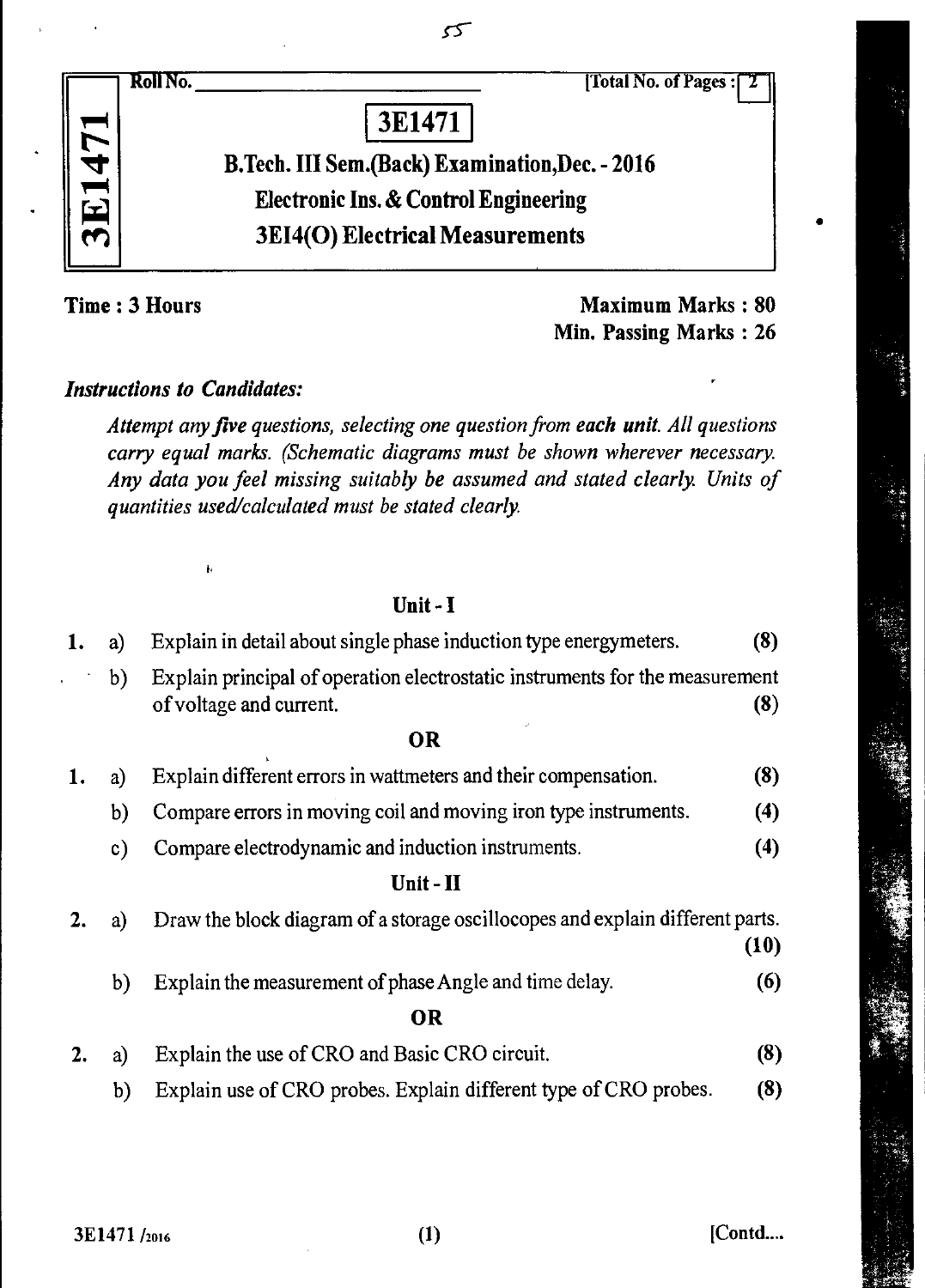| 11<br>ſ<br>_ |  |
|--------------|--|
|              |  |

| 3. | a)            | Explain Ammeter - voltmeter method for measurement of low resistance. (8) |         |
|----|---------------|---------------------------------------------------------------------------|---------|
|    | b)            | Explain ohmmeter method for measurement of medium resistance.             | (8)     |
|    |               | <b>OR</b>                                                                 |         |
| 3. | a)            | Explain loss of charge method for measurement of High resistance.         | (8)     |
|    | b)            | Explain the different method for measurement of Soil resistivity.         | (8)     |
|    |               | Unit-IV                                                                   |         |
| 4. |               | <b>Explain the working principal of following bridge</b>                  |         |
|    | a.            | Schering bridge                                                           | (8)     |
|    | $\mathbf b$ . | Heaviside bridge                                                          | (8)     |
|    |               | <b>OR</b>                                                                 |         |
| 4. | a)            | Explain the measurement of frequency using wein's bridge                  | (8)     |
|    | b)            | Explain the measurement of mutual inductance using carey foster bridge    | (8)     |
|    |               | Unit - V                                                                  |         |
| 5. | a)            | Explain standardization and applications of DC potentiometers             | (8)     |
|    | b)            | Explain construction and working principal of DC potentiometer.           | (8)     |
|    |               | OR                                                                        |         |
| 5. |               | Explain the following:                                                    |         |
|    | a.            | Polar type A.C. potentiometer                                             |         |
|    | b.            | Coordinate type potentiometer.                                            | $(8+8)$ |
|    |               |                                                                           |         |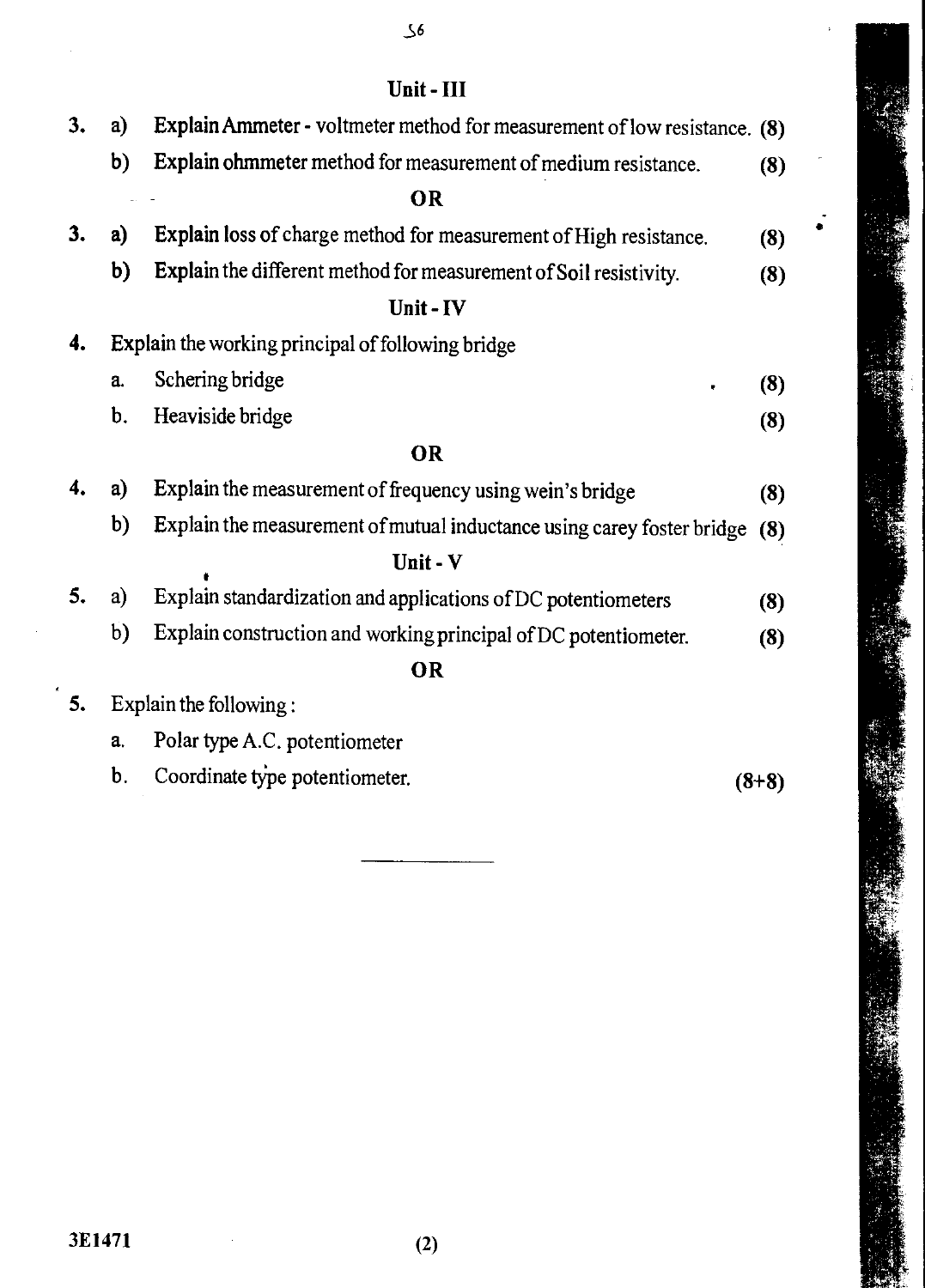N 1'



# B.Tech. III Sem (Back) Examination,Dec. - 2016 Electronic Ins. & Control Engg. 3E15(0) Electrical Technology

 $5 +$ 

Time : 3 Hours **Maximum Marks** : 80 Min. Passing Marks : 26

# *Instructions to Candidates:*

*Attempt any five questions, selecting one question from each unit. All questions carry equal marks. (Schematic diagrams must be shown wherever necessary. Any data you feel missing suitably be assumed and stated clearly. Units of quantities used/calculated must be stated clearly.* 

Unit - I

- 1. a) Explain a DC machines? also explain simillarities and difference between DC generators & motors? (8)
	- b) Explain the phenomena of production of torque  $\&$  back emf in DC motor?(8)

**OR** 

- 1. a) In an DC Generator explain the concept of Generated voltage & its parallel operation? (8)
	- b) Explain starting & speed control of DC motor also explain its lones? (8)

#### Unit - II

- 2. a) Explain starting metholody of single phase induction motor? (8)
	- b) The frequency and induced voltage in the rotor of a certain sixpole wound rotor induction motor, whose shaft is blocked are 60 Hz & 100 Hz, respl. Det the corresponding values when the rotor is running at 1100 rev/min. (8)

#### OR

- 2. a) Explain Basic principles & torque slip curve of an Induction motor? (8)
	- b) Explain the concept of speed control & breaking of induction motor? (8)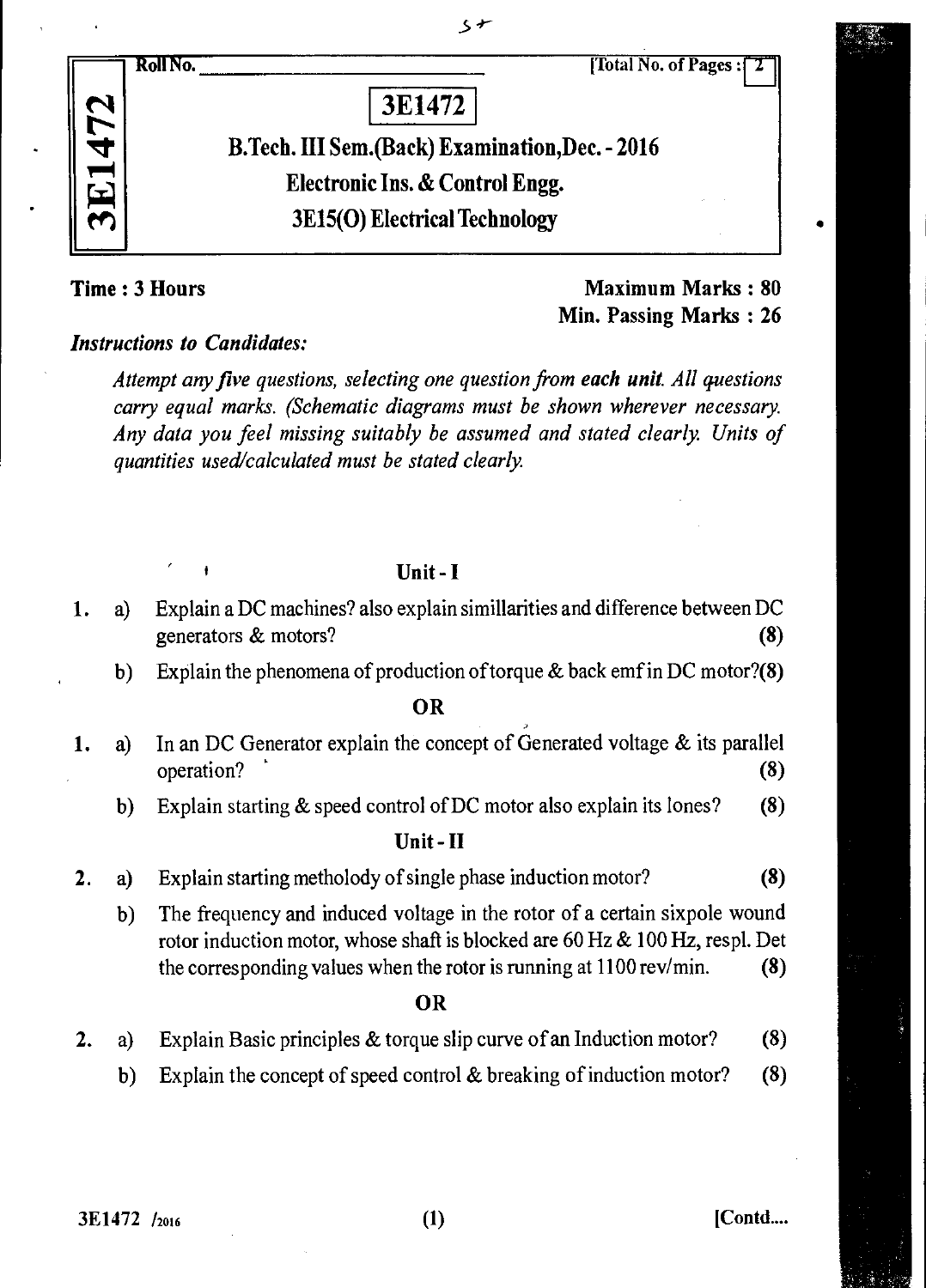### *se*

 $\mathbf{z}_n$ 

# **Unit - III**

| 3. | a)            | Describe briefly the phenomine of single phase synchronous motor?                        |     |
|----|---------------|------------------------------------------------------------------------------------------|-----|
|    | b)            | Explain the zero power factor characteristics of synchronous motor?                      | (8) |
|    |               | <b>OR</b>                                                                                |     |
| 3. | a)            | Explain OC & SC test in synchronous machine?                                             | (8) |
|    | b)            | Explain Basic principles of starting of synchronous motor?                               | (8) |
|    |               | Unit - IV                                                                                |     |
| 4. | a)            | Give a general Idea of transmission & distribution system of electrical power?           | (8) |
|    | $\mathbf b$ . | Explain conductors & Insulators for Transmission lines?                                  | (8) |
|    |               | <b>OR</b>                                                                                |     |
| 4. | a)            | Explain electrical equipment of a sub station?                                           | (8) |
|    | b)            | Describe in detail the phenomena of interface of power lines with telecomm.<br>circuits. | (8) |
|    |               | Unit - $V$                                                                               |     |
| 5. | a)            | Explain a static relay? also explain its advantage & limits?                             | (8) |
|    | b)            | Explain over current relay & its uses in power system?                                   | (8) |
|    |               | nв                                                                                       |     |

## **OR**

|  |  | 5. a) Describe basic types of fault & its causes in an electrical power system? (8) |  |
|--|--|-------------------------------------------------------------------------------------|--|
|--|--|-------------------------------------------------------------------------------------|--|

b) Explain protection system in electrical power system and also explain consequences of fault in this system. **(8) (8)** 

# 40\$0308(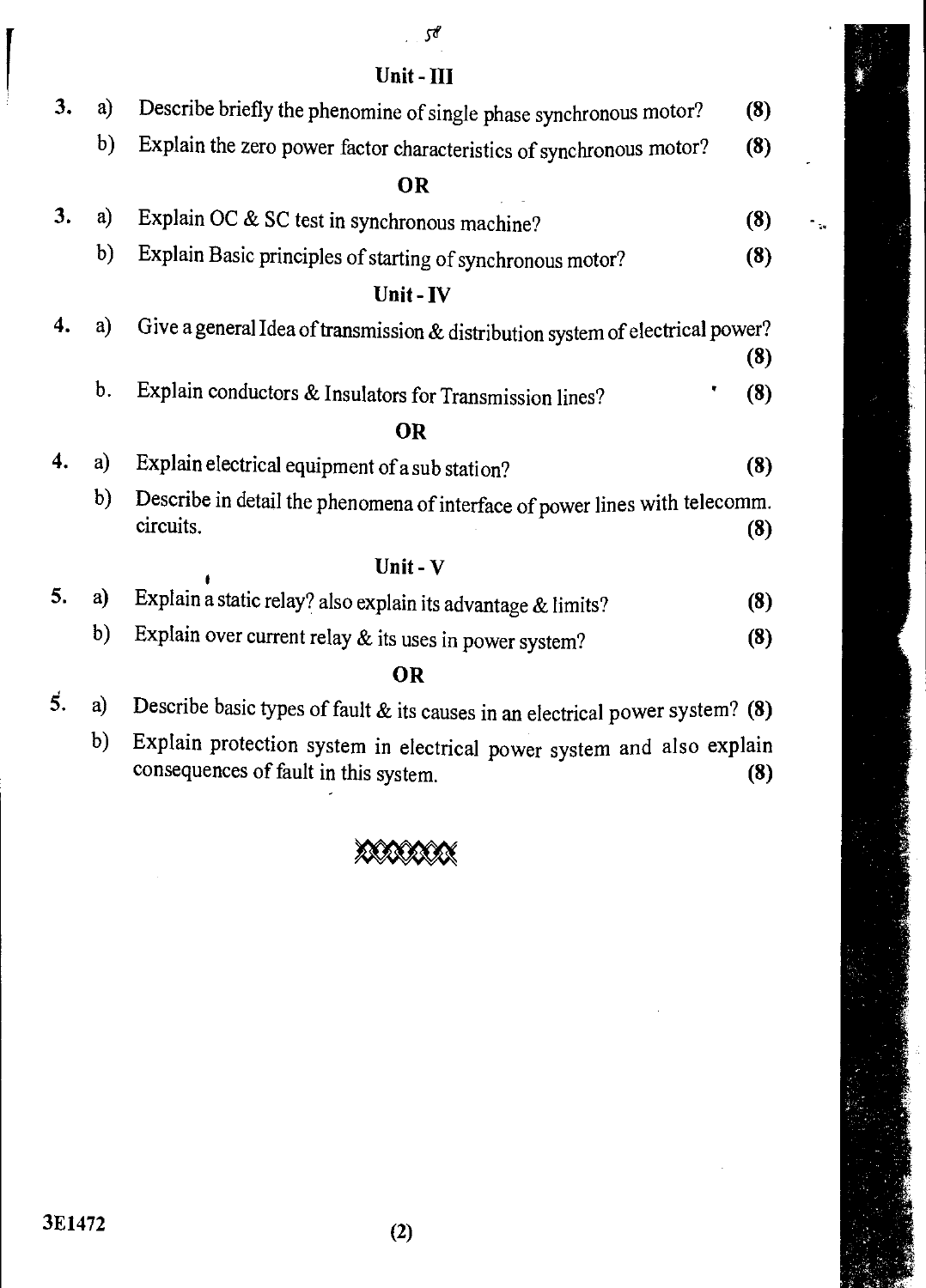

59

Time : 3 Hours Maximum Marks : 80 Min. Passing Marks : 26

#### *Instructions to Candidates:*

*Attempt any five questions, selecting one question from each unit. All questions carry equal marks. (Schematic diagrams must be shown wherever necessary. Any data you feel missing suitably be assumed and stated clearly. Units of quantities used/calculated must be stated clearly.* 

Unit - I

|  |         | 1. a) Explain the construction and working principle of moving iron instruments in |  |
|--|---------|------------------------------------------------------------------------------------|--|
|  | detail. |                                                                                    |  |

b) Explain the working principle of  $1-\phi$  energy meter. (8)

### OR

- 1. a) Explain the construction and working principle of moving coil instruments.(8)
	- b) Explain errors in wattmeter and energy meter and how they are corrected?(8)

#### Unit - II

- 2. a) State and derive the Blondel's Theorem. (8)
	- b) Draw the equivalent circuit and phasor diagram of a potential transformer. Derive the expressions for its ratio and phase angle errors. (8)

#### OR

- 2. a) Describe the two wattmeter method of measurement of power in 3-phase circuit. (8)
	- b) Explain with neat diagram, how PT and CT are useful for measurement of power.  $(8)$